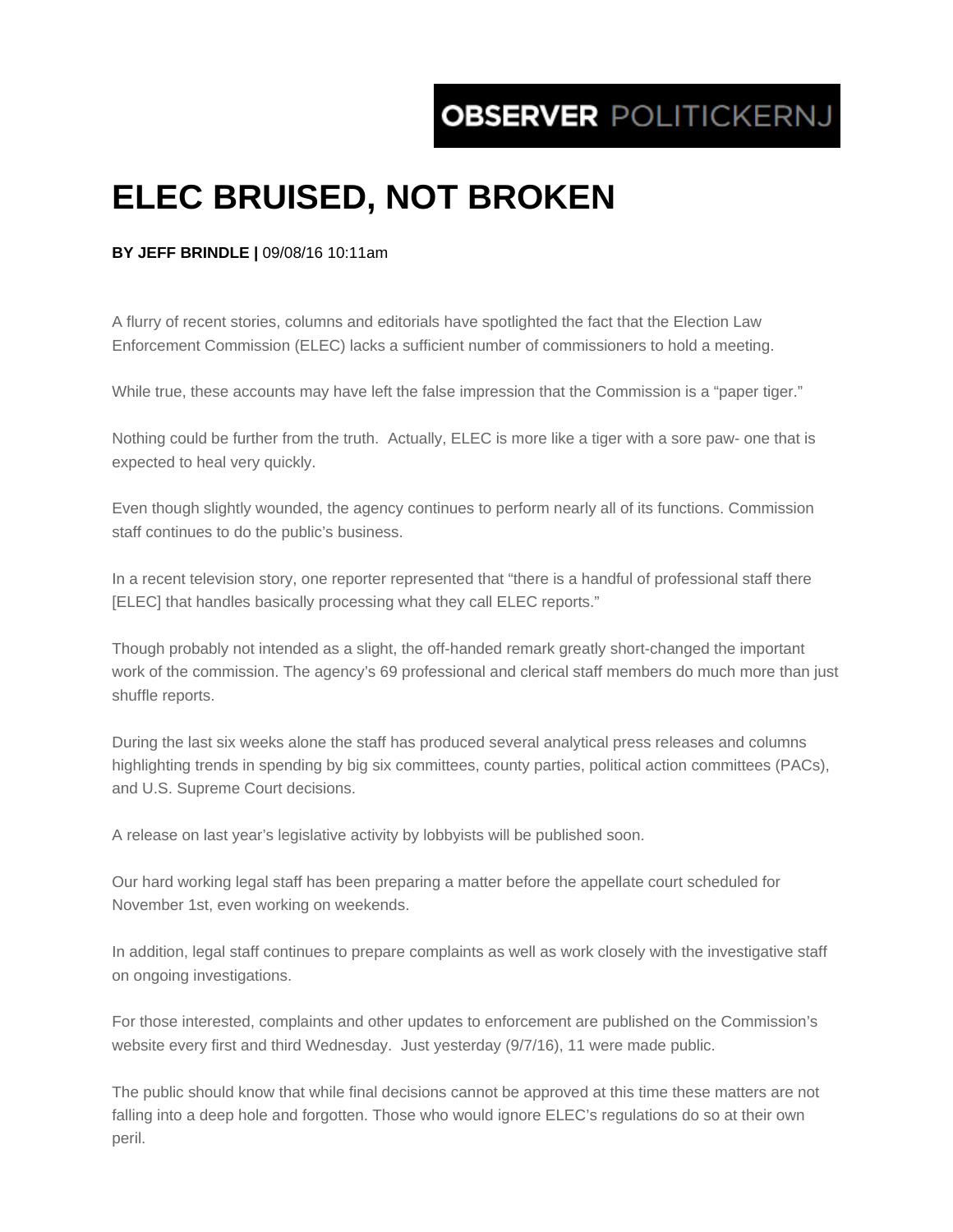As soon as commissioners are appointed, any pending enforcement actions will be finalized.

Fortunately, despite publicity about ELEC's vacancies, candidates, treasurers, lobbyists, political parties, fundraisers and PACs, haven't forsaken their responsibility to comply with state law.

As an example, during the recent primary election in June, candidates filed their disclosure reports at the traditional rate of 95 percent.

Moreover, the big six committees, as well as county and municipal party committees and PACs filed diligently in July.

In many ways this is a testament to the ongoing efforts of ELEC's compliance staff. It conducts seminars and training sessions as well as assists members of ELEC's community of filers on a day-to-day basis, both via phone and in person.

Last year, public assistance requests topped 9,500. Unlike some bureaucracies, ELEC has a longstanding reputation as a service agency that is courteous and helpful.

Further, the administration of the Gubernatorial Public Financing Program has already begun, with training sessions offered to potential candidates and their staff. Newly hired gubernatorial staff are being trained in order to assure the public that there will be no interruption in the administration of the state's highly regarded gubernatorial program.

The highly skilled Information Technology (IT) staff is in the process of completing a comprehensive upgrade of the Commission's computer system. In doing so, it is providing electronic filing for candidates, lobbyists, and ultimately political parties and PACs, as well as upgrading the system's infrastructure.

Soon a press conference will be called to unveil a newly designed website that will be easier to access using smartphones, tablets and laptops.

The efforts of IT, along with Data Entry's coding and customizing functions, allows for the public to view reports of candidates, parties, PACs, lobbyists, fundraisers, and public contractors.

Of course, plenty of paper and electronic reports have to be reviewed, coded and sometimes scanned by our staff. Last year alone, they received 25,000 campaign finance reports.

Lobbyists last year filed nearly 6,000 quarterly and annual reports filed by lobbyists.

In addition, public contractors filed more than 2,400 disclosure reports earlier this year that need staff review and organization.

All of the above functions constitute far more than simply "receiving reports" and shuffling them around.